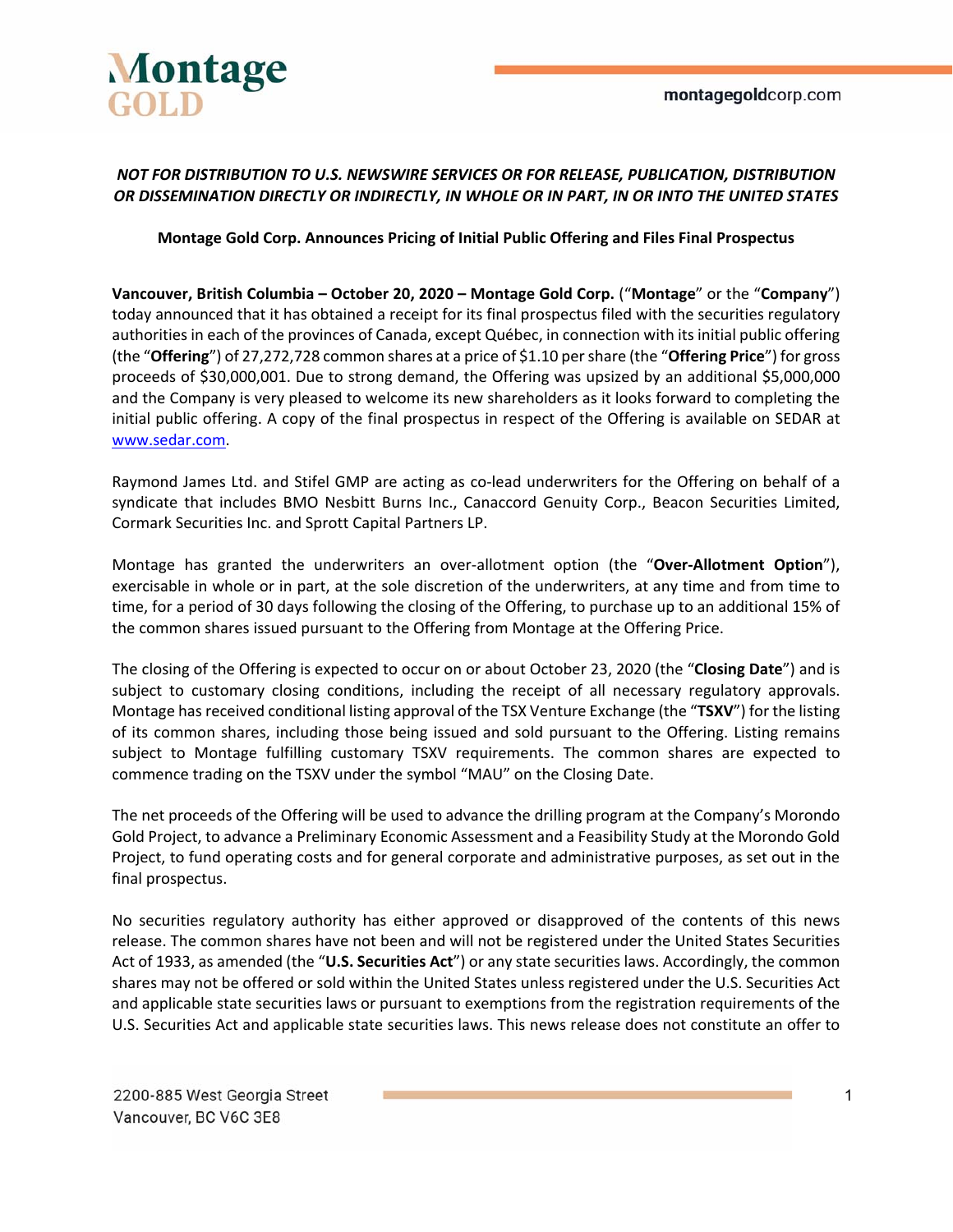# **Discover to Build.**

sell or a solicitation of an offer to buy any securities of the Company in any jurisdiction in which such offer, solicitation or sale would be unlawful.

#### **About Montage Gold Corp.**

**Montage Gold Corp.** is a Canadian‐based precious metals exploration and development company focused on opportunities in Côte d'Ivoire. The Company's flagship property is the Morondo Gold Project ("MGP"), located in northwest Côte d'Ivoire, which hosts an inferred mineral resource of 52.5Mt grading 0.91 g/t for 1,536koz of gold, based on a 0.5 g/t cutoff grade. Montage has a management team and board with significant experience in discovering and developing gold deposits in Africa. The Inferred Mineral Resource was estimated using an optimal pit shell generated for constraining Inferred Mineral Resources with dimensions of approximately 1,100 m by 620 m, with a maximum depth of around 260 m, and used a gold price of US\$1,500/oz. See the Company's amended and restated technical report entitled "Amended and Restated NI 43‐101 Technical Report for the Morondo Gold Project, Côte d'Ivoire" with an effective date of September 17, 2020, available on SEDAR at www.sedar.com, which was prepared for the Company by Jonathon Robert Abbott, BASc Appl. Geol, MAIG, of MPR Geological Consultants Pty Ltd. and Remi Bosc, Eurgeol, of Arethuse Geology SARL, who are "qualified persons" and "independent" of Montage within the meanings of NI 43‐101.

#### **For Further Information, Contact:**

Adam Spencer Executive Vice President, Corporate Development aspencer@montagegoldcorp.com